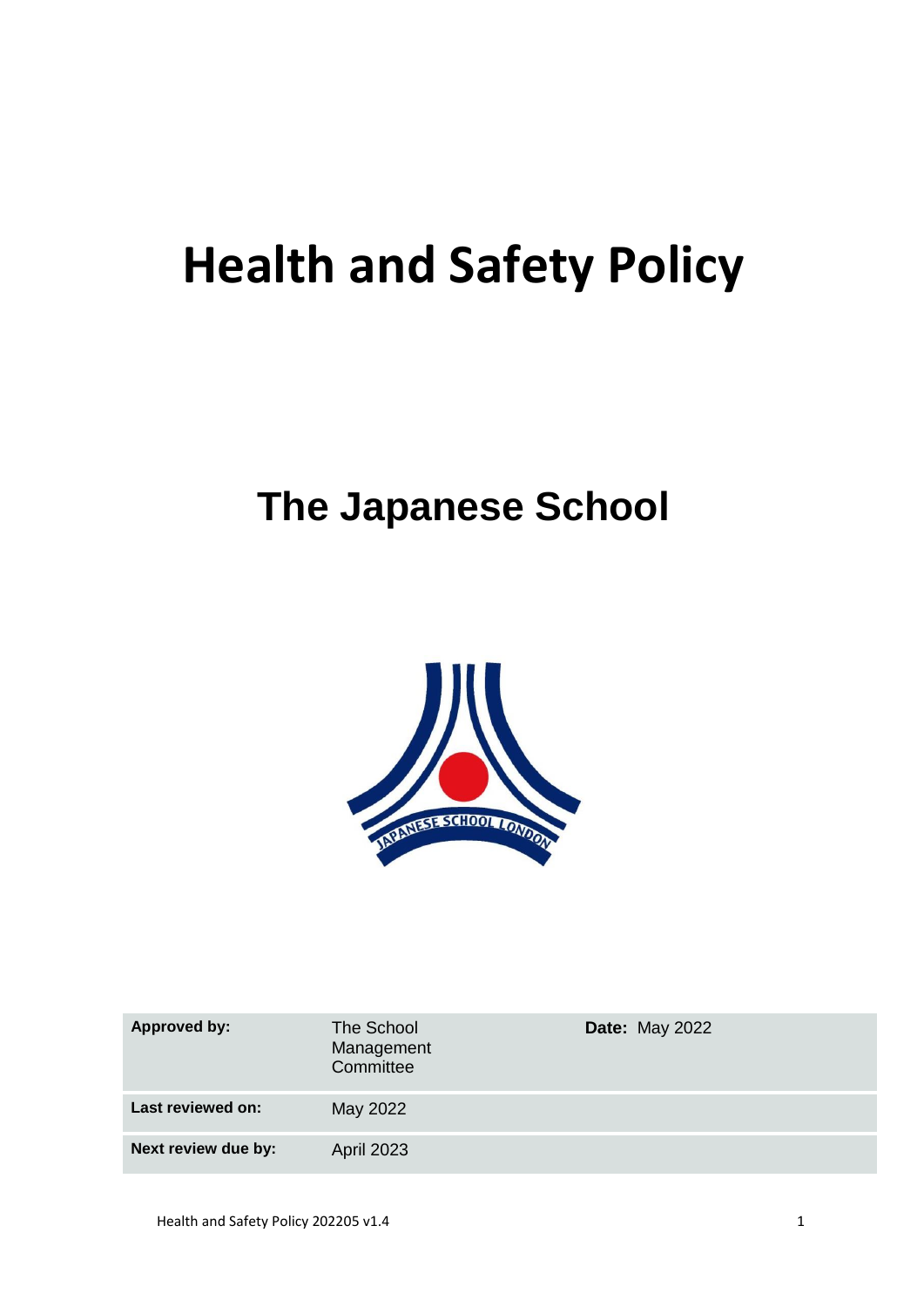| <b>Version Number</b> | <b>Modified By</b> | <b>Modifications Made</b>    | Date            | Status*      |
|-----------------------|--------------------|------------------------------|-----------------|--------------|
|                       |                    |                              | <b>Modified</b> |              |
| 1.1                   | <b>KN</b>          | Update format.               | 01/04/2021      | Final        |
| 1.2                   | <b>KN</b>          | Replace Mr Nishihara with Mr | 31/03/2022      | Final        |
|                       |                    | Okamoto                      |                 |              |
| 1.3                   | КO                 | Reviewed and updated         | 29/04/2022      | <b>Draft</b> |
| 1.4                   | КO                 | Amendment in Part 2 and 3    | 04/05/2022      | Final        |
|                       |                    |                              |                 |              |
|                       |                    |                              |                 |              |
|                       |                    |                              |                 |              |

Draft, Revised, Final, etc.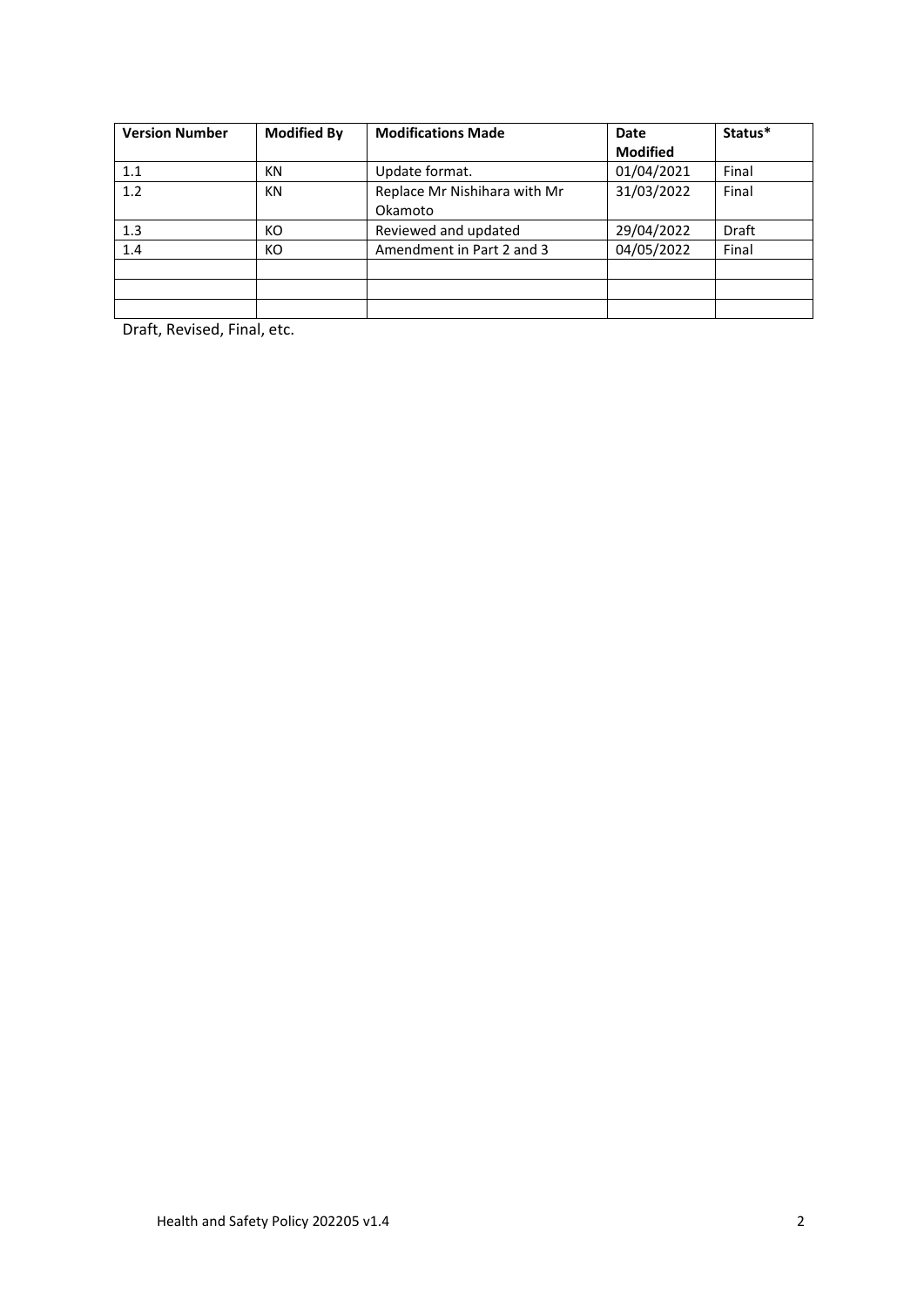# **PART 1: The Statement of Intent**

The Japanese School (The School) recognises and accepts the responsibilities placed on each area by the Health and Safety at Work Act 1974 and any subsequent legislation in establishing a minimum standards and providing and maintaining safe and healthy working conditions, equipment and systems of work for all users of the facilities. Information, instruction, training and supervision will be given to achieve this standard and exceed it whenever and wherever it is reasonably practicable to do so.

All employees have a duty to work in a safe and responsible manner, and to carry out their duties in such a way so as not to endanger the health, safety and welfare of themselves or others. They shall be encouraged to submit suggestions for the improvement of standards in health and safety within the building.

All activities will be conducted with due regard to all statutory requirements with appropriate safeguards being instituted to minimise the risk to the health and safety of all employees, pupils, visitors and contractors who may be affected by their activities and operations.

School/Teaching staff shall recognise that they have a 'duty of care' to all pupils on the school premises. They shall endeavour , at all times, to ensure that pupils under their supervision, work and live in safe and responsible manner and are fully aware of all necessary precautions and procedures relating to their life and work and the need for such precautions and procedures. It is recognised that for some pupils comprehension of these precautions and procedures may be severely limited.

Standard safe working practice shall be developed and adopted for all activities for which significant hazards and level of risks have been identified. Any such measures shall be conveyed to those employees, volunteers and/or pupils and visitors who may be affected, to ensure that they are aware of such hazards and risks and the operational procedures and precautions to be observed in relation to the task, in order that the risk shall be minimized and controlled. All measures taken shall be reviewed as to their effectiveness and may be revised in the light of experience, or amended to suit specific circumstances or changes in legislation as and when the need arises.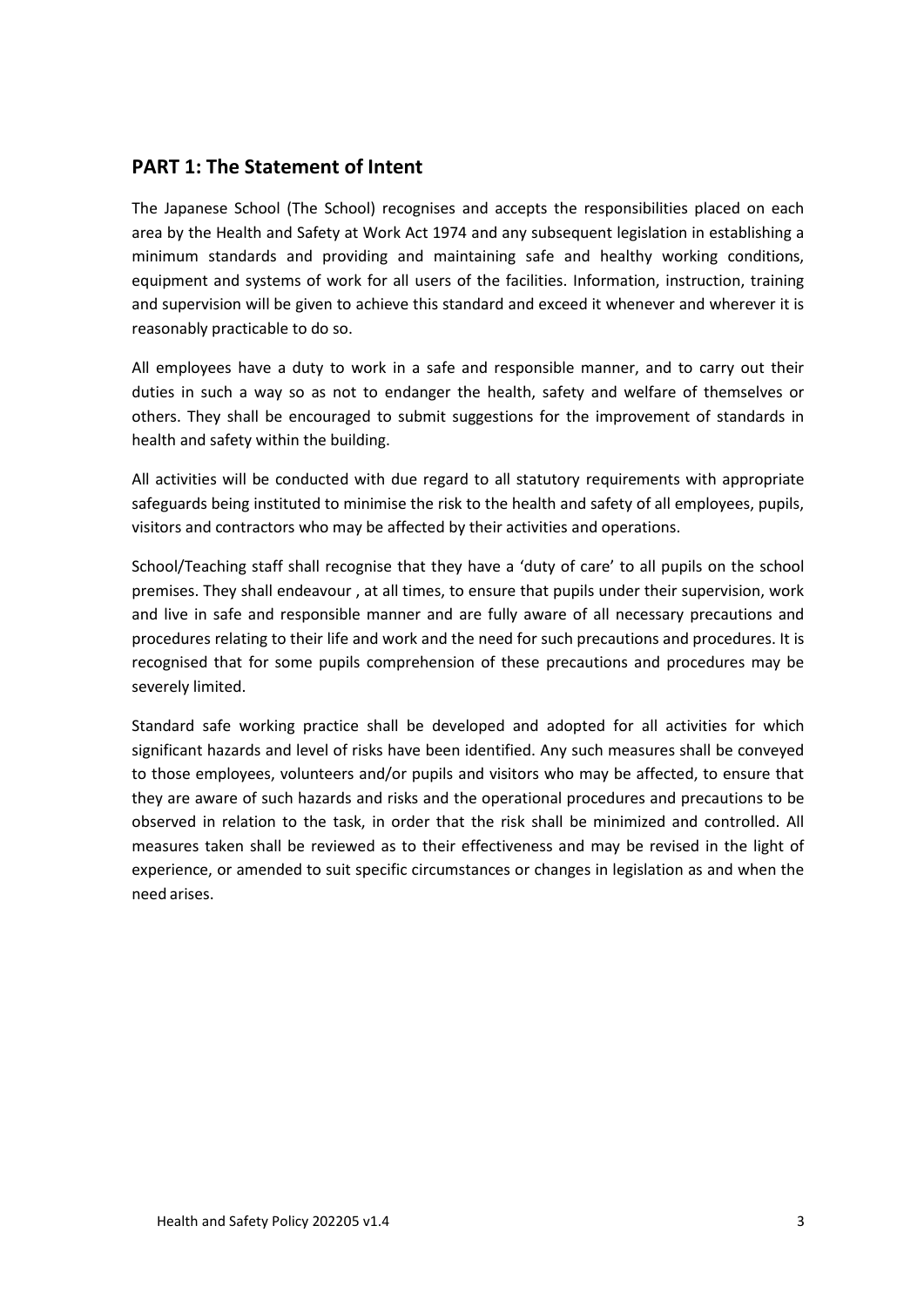# **PART 2: Responsibilities for Health and Safety**

# **1. Overall and final responsibility for health and safety:**

## **Headteacher's duties:**

It is Headteacher's duty directly or through delegation as detailed below and in accordance with the law and any instructions from the Governing body to:

A. Ensure compliance with this health and safety policy in each and every respect, to keep the senior management team and all employees informed of this policy and any changes to it, to ensure that the necessary resources for implementation are available and to report to governors at least annually.

B. Plan, organise, control, monitor and review arrangements for health and safety for employees, for pupils, for visitors including contractors and others affected by our work activities – this includes committing to writing local management arrangements for safety and standalone management plans.

C. Assess risks and commit assessments to writing.

D. Ensure that work in all its aspects is safe and without risks tohealth.

E. Ensure that information, training, instruction and supervision is provided and that systems of work are safe.

F. Make proper provision for occupational and pupil health.

G. Investigate and keep a record of accidents, occupational ill health, hazardous incidents and fires.

H. Post warning signs and notices.

I. Appoint first aid personnel and have first aid provision checkedregularly.

J. Ensure that the conditions of licences are observed.

K. Ensure the safe disposal of hazardous wastes.

L. Ensure that fire safety risk assessments are comprehensive, that their requirements are satisfied and in particular to:

- $\cdot$  Produce an emergency fire plan.
- Be responsible for fire safety training. Arrange practice fire drills.
- Check that any close down procedures are followed.
- Check the adequacy of fire‐fighting equipment and ensure its regular maintenance.
- Check that fire escape routes and fire exit doors are kept unobstructed and that fire doors operate correctly.

Ensure that fire detection, alarm and emergency lighting systems are properly installed, maintained and tested.

Arrange fire safety inspections once each term and when there are changes to the fire safety risk assessment.

- $\cdot$  Keep relevant records.
- $\cdot$  Include fire safety in the regular health and safety reports to the governors.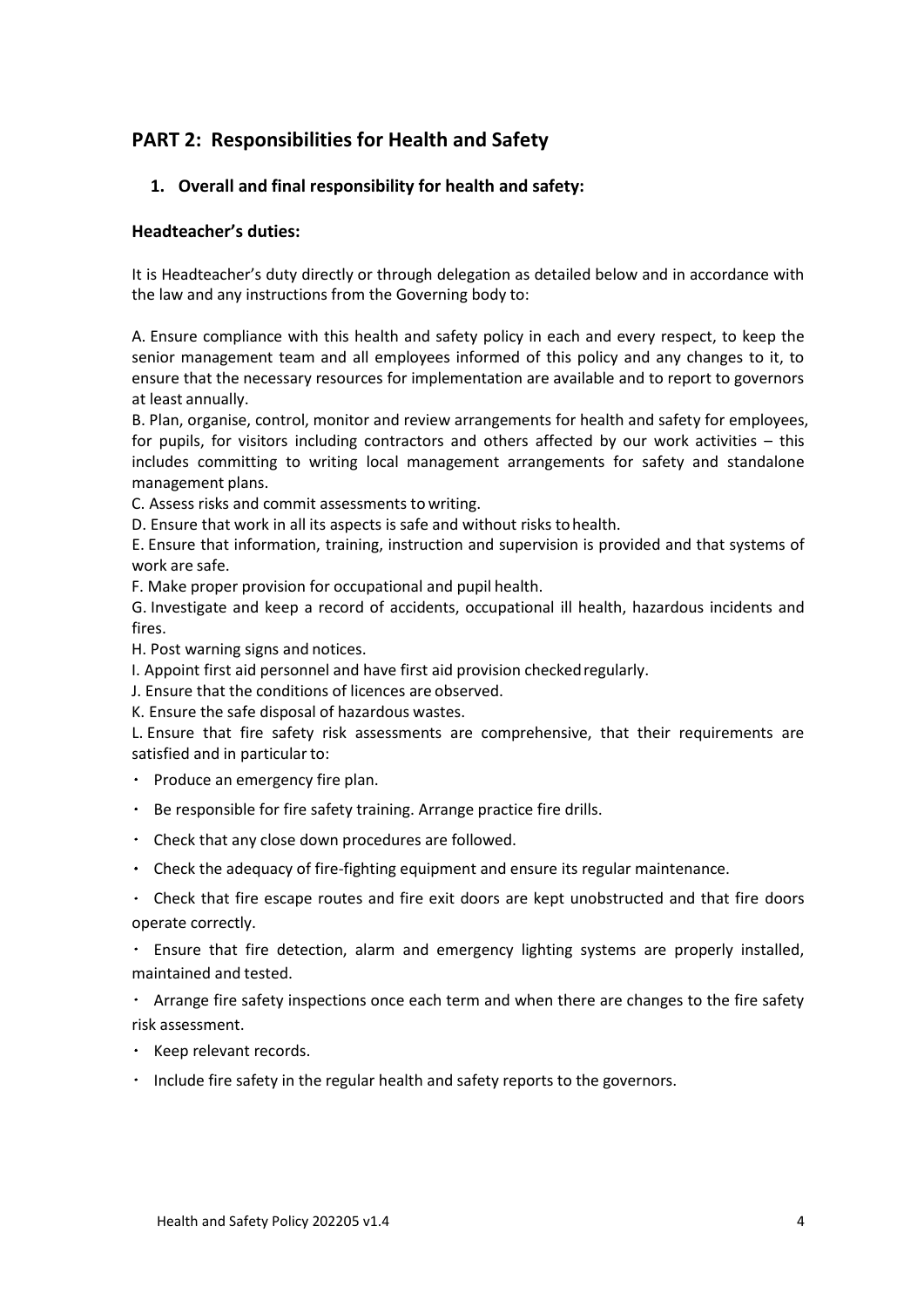# **2. Day-to-day responsibility for ensuring this policy is put into practice:**

## **Delegated Responsibility**

A number of Headteacher's duties are delegated to others. The following paragraphs describe the delegations and other arrangements. All those with health and safety duties will be provided with sufficient time to undertake their duties.

Each line manager is delegated the duty to comply with the policy and ensure in accordance with the law the health and safety of employees, pupils and other persons within their area of responsibility and also anyone else who may be affected by their work activities. In particular, the duties listed above [B, C, D, E, F, G and H] are delegated to these persons and written local management arrangements and stand‐alone management plans can be found with these persons and in the safety file.

Similarly, in the areas listed below, the employees named have the overall duty to comply and ensure safety and health:

- Deputy Headteacher (DHT) is responsible for premises including onsite traffic management.
- $\cdot$  DHT is the fire manager with duties [L].

# **3. To ensure health and safety standards are maintained/improved, the following people have responsibility in the following areas:**

The school appointed the company McCormack Benson Health & Safety as a health and safety competent person from March 2020. In addition to the McCormack Benson Health & Safety,

- Ms M Mochizuki is the educational visits co‐ordinator.
- The Xest Ltd. is responsible for asbestos management.
- Ms R Takase is responsible for minibus/transport management.
- $\cdot$  The Xest Ltd. is the radiation protection supervisor.
- $\cdot$  DHT in collaboration with the appropriate line manager and/or safety co-ordinator is responsible for duties [E], [J] and [K].
- All those with line management responsibility should notify me and the safety co‐ordinator and any other persons affected of any planned, new or recently identified significant risks in their areas and also of the control measures needed and should report to me any significant breach of safety arrangements. When line managers are absent for significant periods, adequate delegation of duties must be made.
- Ms Igarashi the school nurse is responsible for first aid. The school directory contains the most up to date list of First Aiders and their locations. The school nurses are responsible for checking the first aid facilities, first aid kits and eye wash stations, at least termly.
- DHT is responsible for accident recording and investigation. All accidents, occupational ill health, dangerous occurrences and near misses, should be reported promptly on the forms available from the Staff Hub to the school nurses. Notification to the enforcing authority at the HSE Incident Contact Centre is the responsibility of DHT.